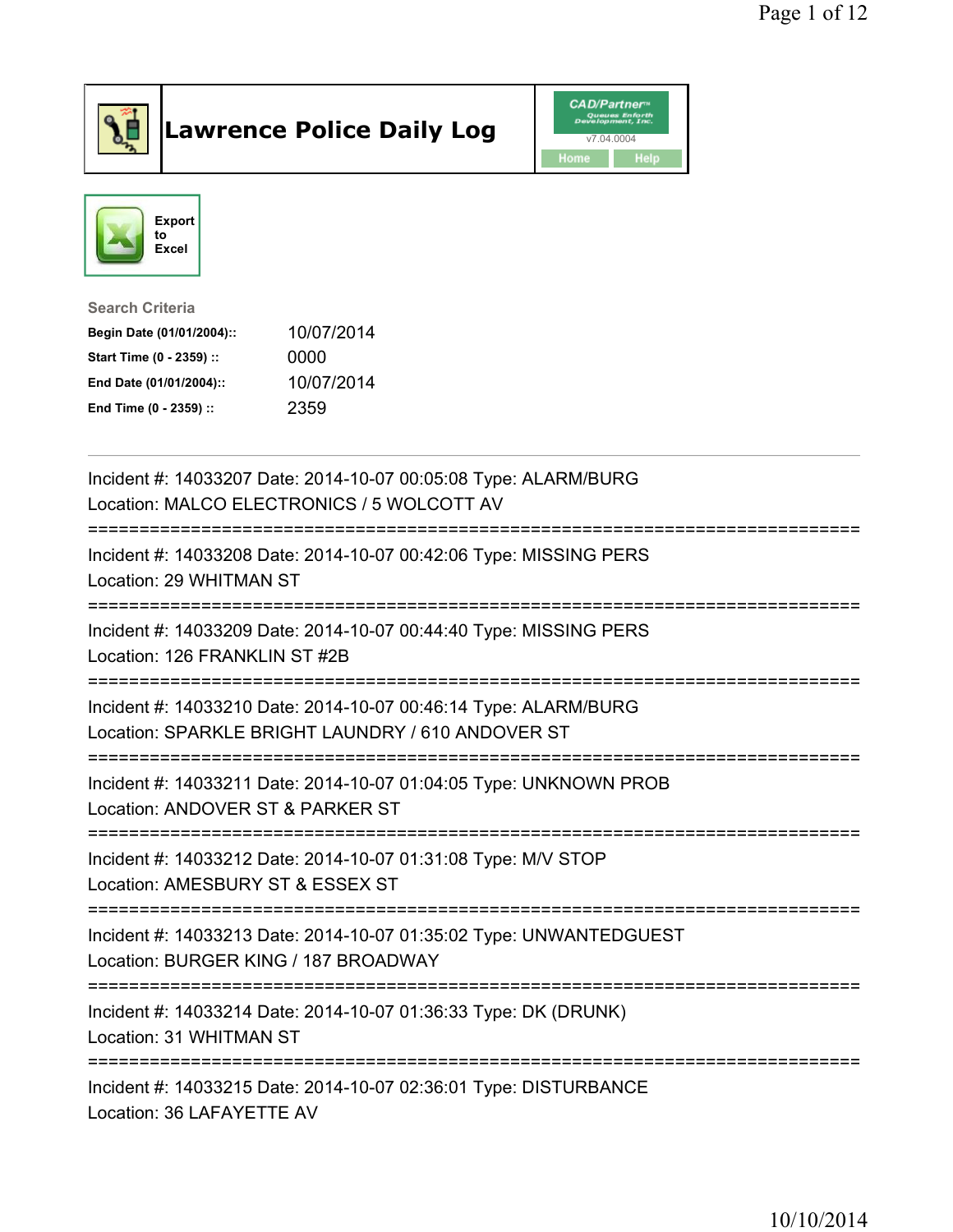| Incident #: 14033216 Date: 2014-10-07 06:07:55 Type: HIT & RUN M/V<br>Location: 229 WALNUT ST                                                          |
|--------------------------------------------------------------------------------------------------------------------------------------------------------|
| Incident #: 14033218 Date: 2014-10-07 06:23:39 Type: HIT & RUN M/V<br>Location: 229 WALNUT ST                                                          |
| Incident #: 14033217 Date: 2014-10-07 06:25:13 Type: MAN DOWN<br>Location: 9 BERKELEY CT                                                               |
| Incident #: 14033219 Date: 2014-10-07 07:00:31 Type: ALARMS<br>Location: LANDMAN OFFICES / 25 MARSTON ST                                               |
| Incident #: 14033220 Date: 2014-10-07 07:05:18 Type: PARK & WALK<br>Location: 205 BROADWAY                                                             |
| Incident #: 14033221 Date: 2014-10-07 07:06:30 Type: WIRE DOWN<br>Location: 10 CONGRESS ST                                                             |
| Incident #: 14033222 Date: 2014-10-07 07:23:22 Type: B&E/PAST<br>Location: 92 BENNINGTON ST                                                            |
| Incident #: 14033223 Date: 2014-10-07 07:33:07 Type: M/V STOP<br>Location: AMESBURY ST & CANAL ST                                                      |
| Incident #: 14033224 Date: 2014-10-07 07:36:52 Type: LARCENY/PAST<br>Location: 109 FERRY ST                                                            |
| Incident #: 14033225 Date: 2014-10-07 07:45:51 Type: M/V STOP<br>Location: ANDOVER ST & NEWTON ST                                                      |
| Incident #: 14033226 Date: 2014-10-07 07:57:30 Type: M/V STOP<br>Location: ANDOVER ST & BELKNAP ST                                                     |
| Incident #: 14033227 Date: 2014-10-07 08:16:36 Type: CONFIS PROP<br>Location: ESSEX ST & TOWER HILL ST                                                 |
| =====================================<br>Incident #: 14033228 Date: 2014-10-07 08:23:32 Type: ALARMS<br>Location: MCGUIRE RESIDENCE / 18 MT VERNON CIR |
| Incident #: 14033229 Date: 2014-10-07 08:29:38 Type: M/V STOP                                                                                          |

Location: AMECBURY CT & ECCEV CT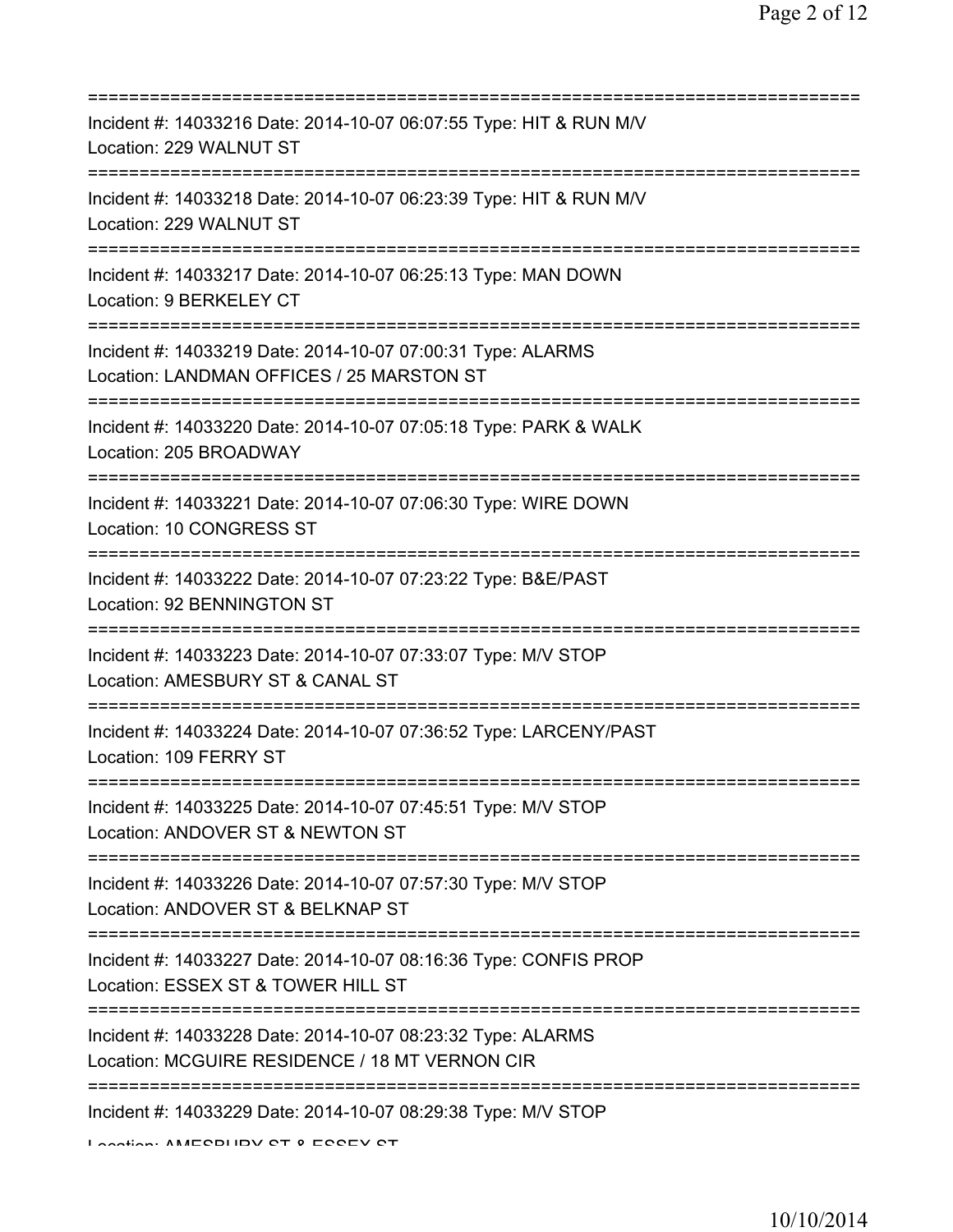| Incident #: 14033230 Date: 2014-10-07 08:37:16 Type: LARCENY/PAST<br>Location: LAWRENCE DISTRICT COURT / 1 APPLETON ST<br>====================================== |
|------------------------------------------------------------------------------------------------------------------------------------------------------------------|
| Incident #: 14033231 Date: 2014-10-07 09:06:07 Type: INVESTIGATION<br>Location: 80 BODWELL ST                                                                    |
| Incident #: 14033232 Date: 2014-10-07 09:13:13 Type: M/V STOP<br>Location: 116 BOWDOIN ST                                                                        |
| Incident #: 14033233 Date: 2014-10-07 09:22:12 Type: SUICIDE ATTEMPT<br>Location: PENTUCKET MEDICAL / 500 MERRIMACK ST FL 1ST                                    |
| Incident #: 14033234 Date: 2014-10-07 09:25:51 Type: M/V STOP<br>Location: BROADWAY & COMMON ST                                                                  |
| Incident #: 14033235 Date: 2014-10-07 09:26:42 Type: TOW OF M/V<br>Location: 9 BEACON ST<br>===============================                                      |
| Incident #: 14033236 Date: 2014-10-07 09:28:09 Type: M/V STOP<br>Location: BROADWAY & CONCORD ST                                                                 |
| Incident #: 14033237 Date: 2014-10-07 09:28:21 Type: TOW OF M/V<br>Location: 2 INMAN ST                                                                          |
| Incident #: 14033238 Date: 2014-10-07 09:33:42 Type: M/V STOP<br>Location: 168 ABBOTT ST                                                                         |
| Incident #: 14033239 Date: 2014-10-07 09:43:39 Type: DRUG VIO<br>Location: 207 LAWRENCE ST                                                                       |
| Incident #: 14033240 Date: 2014-10-07 09:50:38 Type: M/V STOP<br>Location: AMESBURY ST & METHUEN ST                                                              |
| Incident #: 14033241 Date: 2014-10-07 09:56:36 Type: M/V STOP<br>Location: BROADWAY & MANCHESTER ST                                                              |
| =========================<br>Incident #: 14033242 Date: 2014-10-07 09:56:50 Type: M/V STOP<br>Location: 295 ESSEX ST                                             |
| Incident #: 14033243 Date: 2014-10-07 10:04:47 Type: MAL DAMAGE                                                                                                  |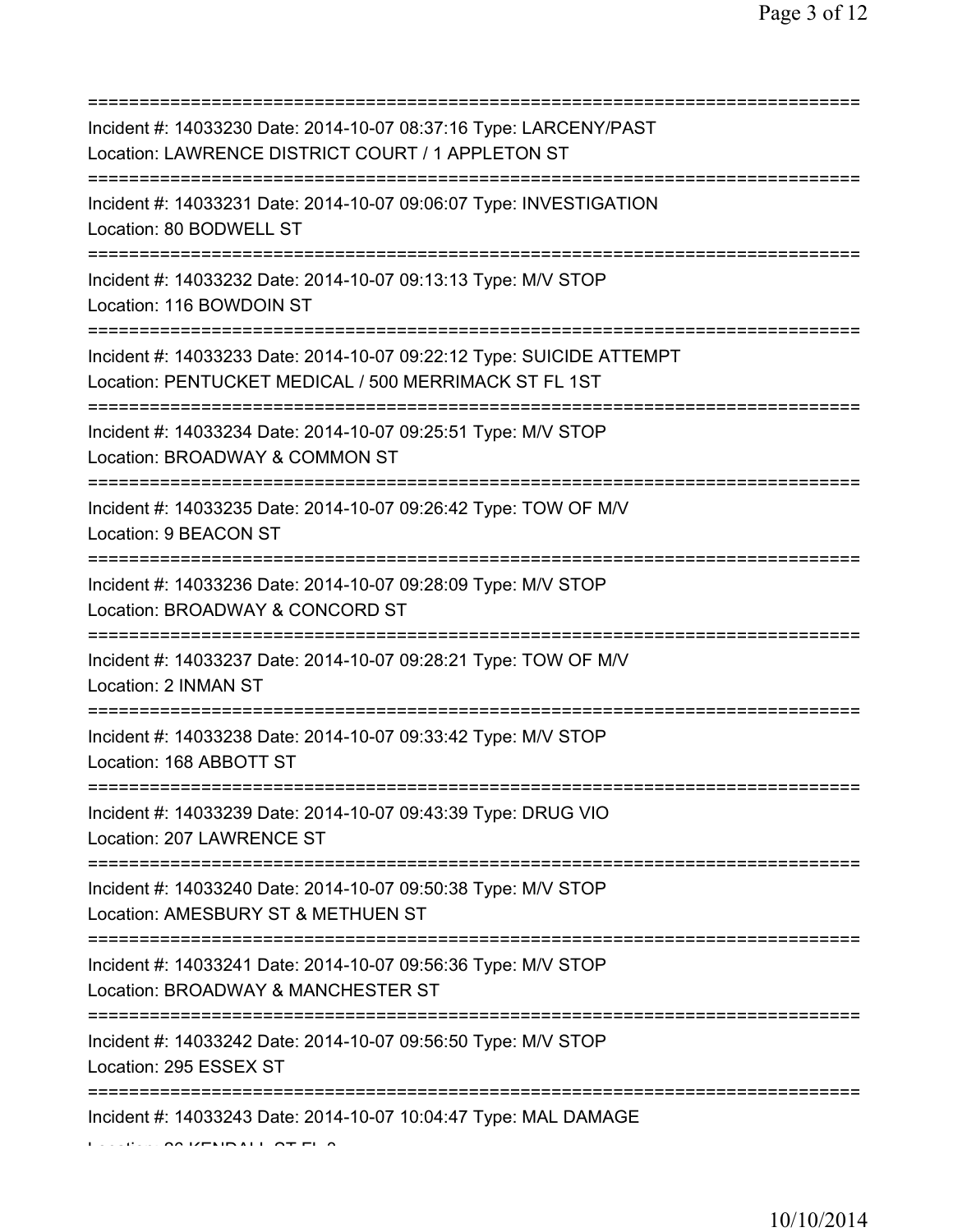=========================================================================== Incident #: 14033244 Date: 2014-10-07 10:13:48 Type: M/V STOP Location: 255 ESSEX ST =========================================================================== Incident #: 14033245 Date: 2014-10-07 10:14:11 Type: INVEST CONT Location: 232 WALNUT ST =========================================================================== Incident #: 14033246 Date: 2014-10-07 10:22:26 Type: M/V STOP Location: 257 ESSEX ST =========================================================================== Incident #: 14033247 Date: 2014-10-07 10:31:22 Type: MEDIC SUPPORT Location: 61 EATON ST FL 2ND =========================================================================== Incident #: 14033248 Date: 2014-10-07 10:31:51 Type: UNWANTEDGUEST Location: 69 BASSWOOD ST FL 1 =========================================================================== Incident #: 14033249 Date: 2014-10-07 10:34:55 Type: TOW OF M/V Location: 95 NEWTON ST =========================================================================== Incident #: 14033250 Date: 2014-10-07 10:36:49 Type: M/V STOP Location: EMBANKMENT RD =========================================================================== Incident #: 14033251 Date: 2014-10-07 10:42:37 Type: M/V STOP Location: HAMPSHIRE ST & MYRTLE ST =========================================================================== Incident #: 14033252 Date: 2014-10-07 10:42:59 Type: ALARM/BURG Location: ATHENS PIZZA / 171 S BROADWAY =========================================================================== Incident #: 14033253 Date: 2014-10-07 11:00:16 Type: M/V STOP Location: ESSEX ST & JACKSON ST =========================================================================== Incident #: 14033254 Date: 2014-10-07 11:01:20 Type: M/V STOP Location: 255 BROADWAY =========================================================================== Incident #: 14033255 Date: 2014-10-07 11:01:48 Type: DISTURBANCE Location: 7 BERKELEY ST =========================================================================== Incident #: 14033256 Date: 2014-10-07 11:11:44 Type: LARCENY/PAST Location: 11 DANA ST =========================================================================== Incident #: 14033258 Date: 2014-10-07 11:16:07 Type: CK WELL BEING

Location: 9 SUMMER ST #S308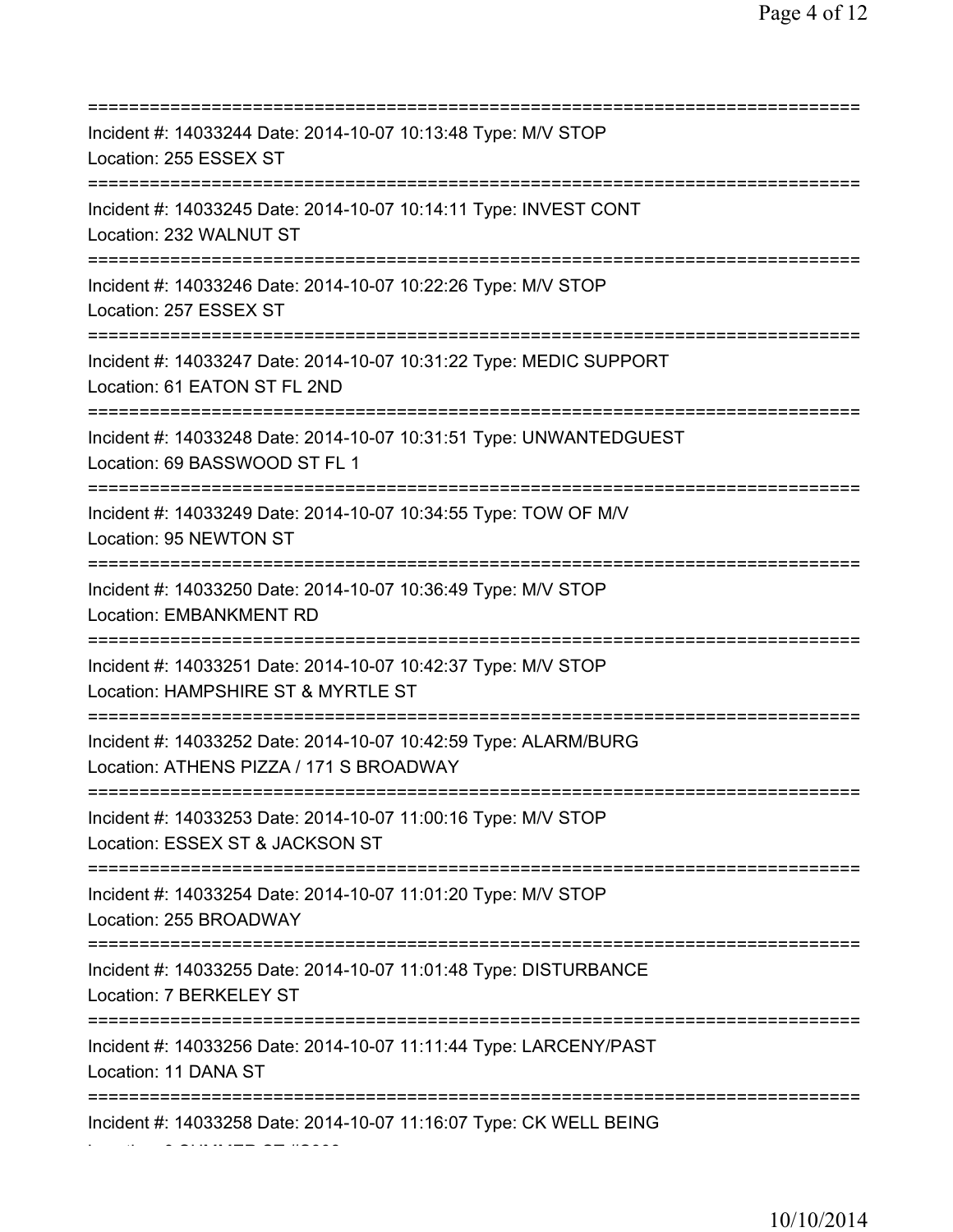| ==========================                                                                                                                   |
|----------------------------------------------------------------------------------------------------------------------------------------------|
| Incident #: 14033257 Date: 2014-10-07 11:16:54 Type: INVESTIGATION<br>Location: 90 LOWELL ST                                                 |
| Incident #: 14033259 Date: 2014-10-07 11:38:10 Type: M/V STOP<br>Location: FRANKLIN ST & METHUEN ST                                          |
| Incident #: 14033260 Date: 2014-10-07 11:40:25 Type: M/V STOP<br>Location: 33 ALDER ST                                                       |
| Incident #: 14033261 Date: 2014-10-07 11:50:15 Type: ALARM/BURG<br>Location: 22 STORROW ST                                                   |
| Incident #: 14033262 Date: 2014-10-07 11:55:01 Type: M/V STOP<br>Location: JACKSON ST & METHUEN ST                                           |
| Incident #: 14033263 Date: 2014-10-07 12:04:17 Type: M/V STOP<br>Location: DORCHESTER ST & WINTHROP AV<br>================================== |
| Incident #: 14033264 Date: 2014-10-07 12:04:55 Type: M/V STOP<br>Location: HAVERHILL ST & JACKSON ST                                         |
| Incident #: 14033265 Date: 2014-10-07 12:10:51 Type: M/V STOP<br>Location: 50 ISLAND ST                                                      |
| Incident #: 14033266 Date: 2014-10-07 12:11:05 Type: M/V STOP<br>Location: BOXFORD ST & WINTHROP AV                                          |
| Incident #: 14033267 Date: 2014-10-07 12:15:41 Type: A&B PAST<br>Location: 61 EATON ST                                                       |
| Incident #: 14033268 Date: 2014-10-07 12:26:59 Type: M/V STOP<br>Location: 97 HIGH ST                                                        |
| Incident #: 14033269 Date: 2014-10-07 12:29:04 Type: M/V STOP<br>Location: 200 COMMON ST<br>====================================             |
| Incident #: 14033270 Date: 2014-10-07 12:30:57 Type: M/V STOP<br>Location: CONCORD ST & FRANKLIN ST<br>==============                        |
| Incident #: 14033271 Date: 2014-10-07 12:44:25 Type: ALARM/HOLD                                                                              |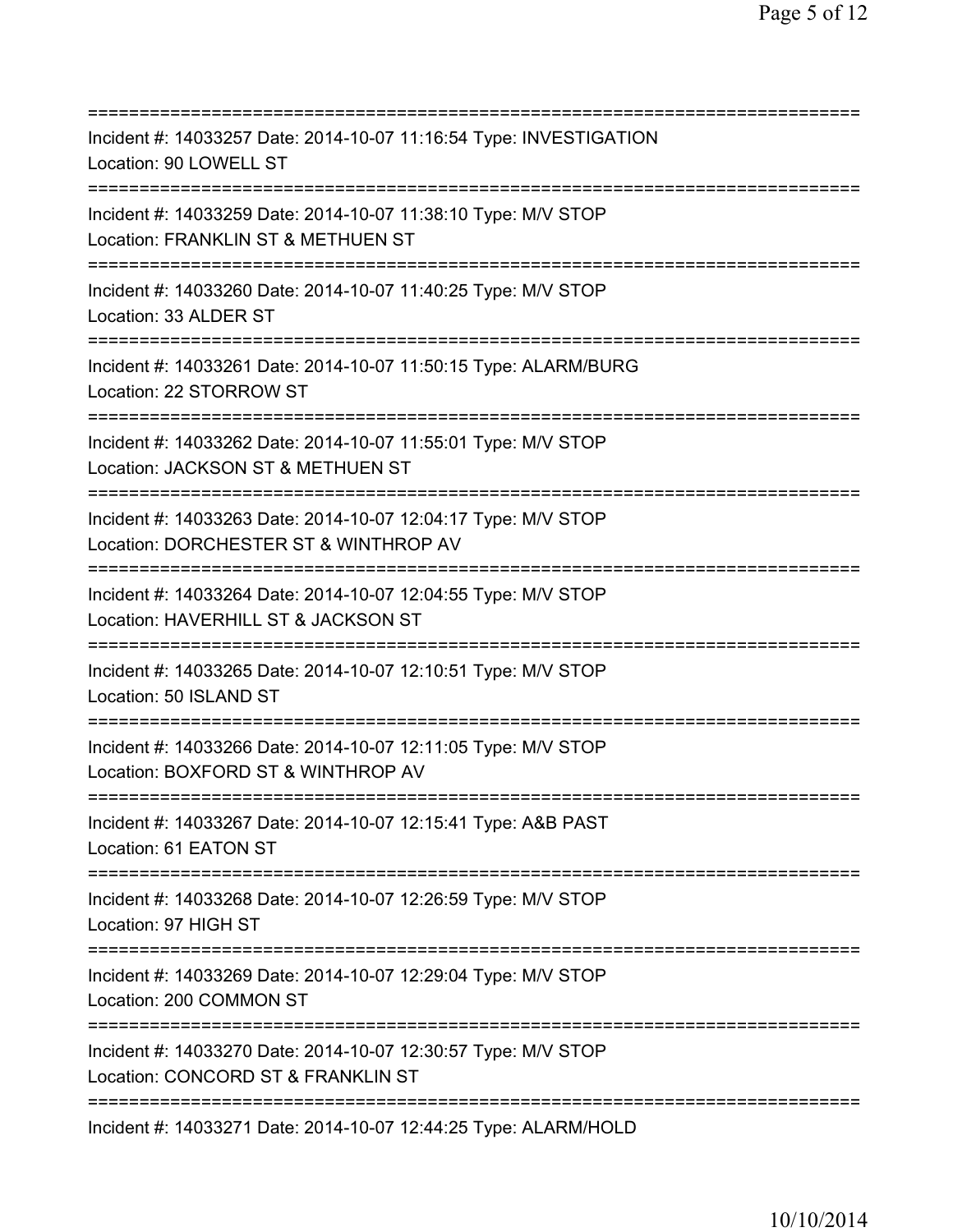| Incident #: 14033272 Date: 2014-10-07 12:53:43 Type: KEEP PEACE<br>Location: 61 BRADFORD ST                                                   |
|-----------------------------------------------------------------------------------------------------------------------------------------------|
| Incident #: 14033273 Date: 2014-10-07 13:00:58 Type: M/V STOP<br>Location: BERKELEY ST & E HAVERHILL ST                                       |
| Incident #: 14033274 Date: 2014-10-07 13:12:40 Type: TRESPASSING<br>Location: CENTRAL CATHOLIC HIGH SCHOOL / 300 HAMPSHIRE ST                 |
| Incident #: 14033275 Date: 2014-10-07 13:13:42 Type: M/V STOP<br>Location: 333 ESSEX ST                                                       |
| Incident #: 14033276 Date: 2014-10-07 13:18:29 Type: STALKING<br>Location: 414 COMMON ST                                                      |
| Incident #: 14033277 Date: 2014-10-07 13:21:36 Type: ALARM/BURG<br>Location: 37 STORROW ST<br>=================================               |
| Incident #: 14033278 Date: 2014-10-07 13:31:48 Type: M/V STOP<br>Location: COMMON ST & JACKSON ST<br>=======================<br>============= |
| Incident #: 14033279 Date: 2014-10-07 13:38:06 Type: M/V STOP<br>Location: 8 LEA ST                                                           |
| Incident #: 14033280 Date: 2014-10-07 13:48:17 Type: TOW OF M/V<br>Location: 137 MAY ST                                                       |
| Incident #: 14033281 Date: 2014-10-07 14:00:58 Type: M/V STOP<br>Location: 99 HAMPSHIRE ST                                                    |
| Incident #: 14033282 Date: 2014-10-07 14:03:45 Type: M/V STOP<br>Location: 320 SALEM ST                                                       |
| Incident #: 14033283 Date: 2014-10-07 14:29:07 Type: E911 HANGUP<br>Location: 47 TREMONT ST FL 1ST                                            |
| Incident #: 14033284 Date: 2014-10-07 14:32:34 Type: ASSSIT OTHER PD<br>Location: WINFIELD ALLOY / 15 MEDFORD ST                              |
| Incident #: 14033285 Date: 2014-10-07 14:36:14 Type: CK WELL BEING                                                                            |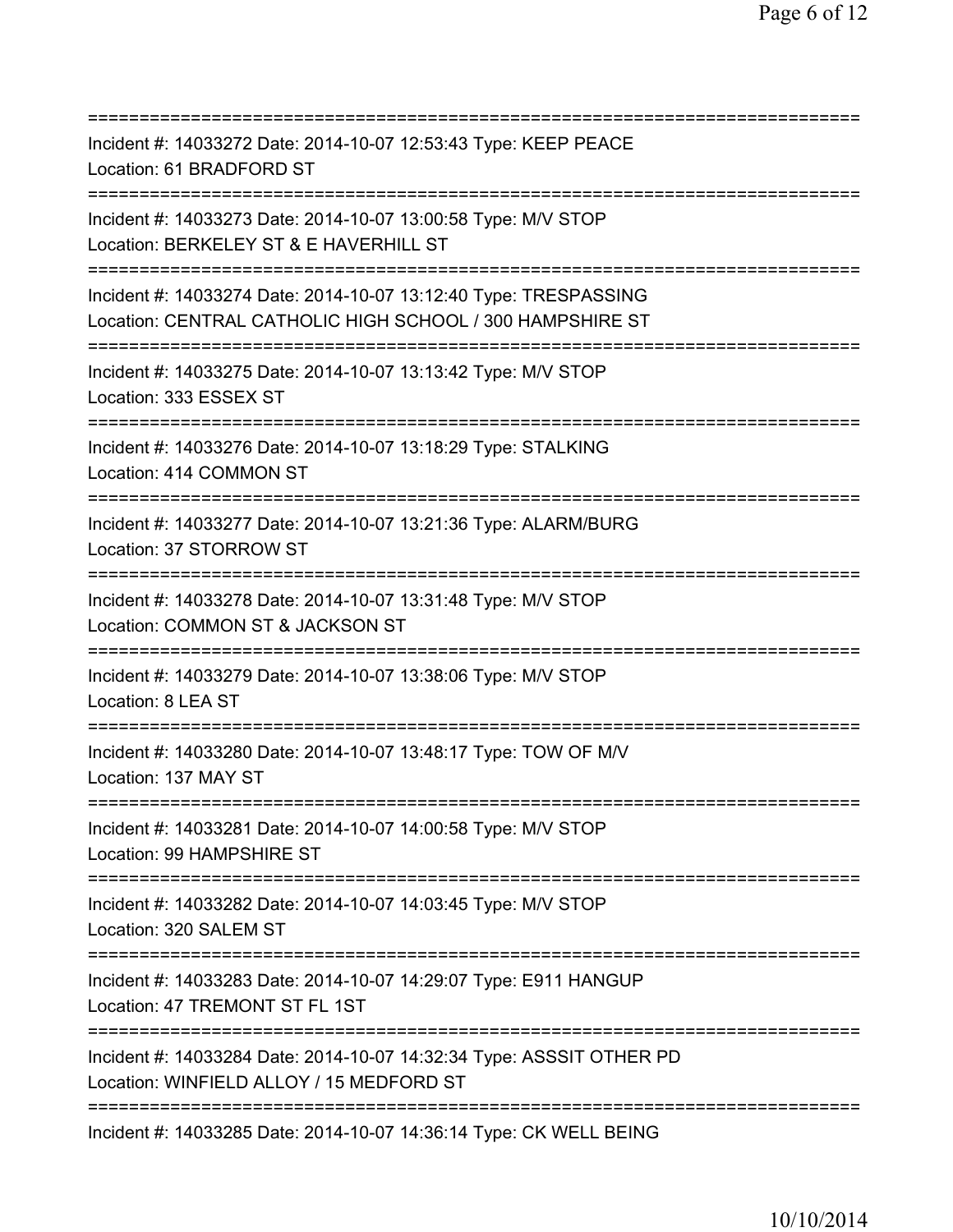| Location: 105 S UNION ST                                                                                                          |
|-----------------------------------------------------------------------------------------------------------------------------------|
| Incident #: 14033286 Date: 2014-10-07 14:39:11 Type: M/V STOP<br>Location: 31 JACKSON ST                                          |
| Incident #: 14033287 Date: 2014-10-07 14:39:33 Type: LARCENY/PAST<br>Location: WOODBRIDGE NURSING HOME / 800 ESSEX ST             |
| Incident #: 14033288 Date: 2014-10-07 15:41:32 Type: M/V STOP<br>Location: METHUEN ST & MILL ST<br>============================== |
| Incident #: 14033289 Date: 2014-10-07 15:44:31 Type: M/V STOP<br>Location: JACKSON ST & METHUEN ST                                |
| Incident #: 14033290 Date: 2014-10-07 15:45:27 Type: DOMESTIC/PROG<br>Location: 22 MAGNOLIA ST FL 1ST                             |
| Incident #: 14033291 Date: 2014-10-07 15:46:50 Type: MAL DAMAGE<br>Location: E HAVERHILL ST & FERRY ST                            |
| Incident #: 14033292 Date: 2014-10-07 15:46:56 Type: LOCKOUT<br>Location: 290 LAWRENCE ST FL 1                                    |
| Incident #: 14033293 Date: 2014-10-07 16:01:30 Type: AUTO ACC/NO PI<br>Location: ARLINGTON ST & HAMPSHIRE ST                      |
| Incident #: 14033294 Date: 2014-10-07 16:08:01 Type: B&E FOLLOW UP<br>Location: 457 S BROADWAY                                    |
| Incident #: 14033295 Date: 2014-10-07 16:37:39 Type: ALARM/BURG<br>Location: 37 STORROW ST                                        |
| =========================<br>Incident #: 14033296 Date: 2014-10-07 16:38:49 Type: FIRE/MV<br>Location: 181 WATER ST               |
| Incident #: 14033297 Date: 2014-10-07 16:42:03 Type: THREATS<br>Location: 16 GREEN ST FL 3                                        |
| Incident #: 14033298 Date: 2014-10-07 17:15:01 Type: FIRE<br>Location: 3 WOODLAND CT                                              |
|                                                                                                                                   |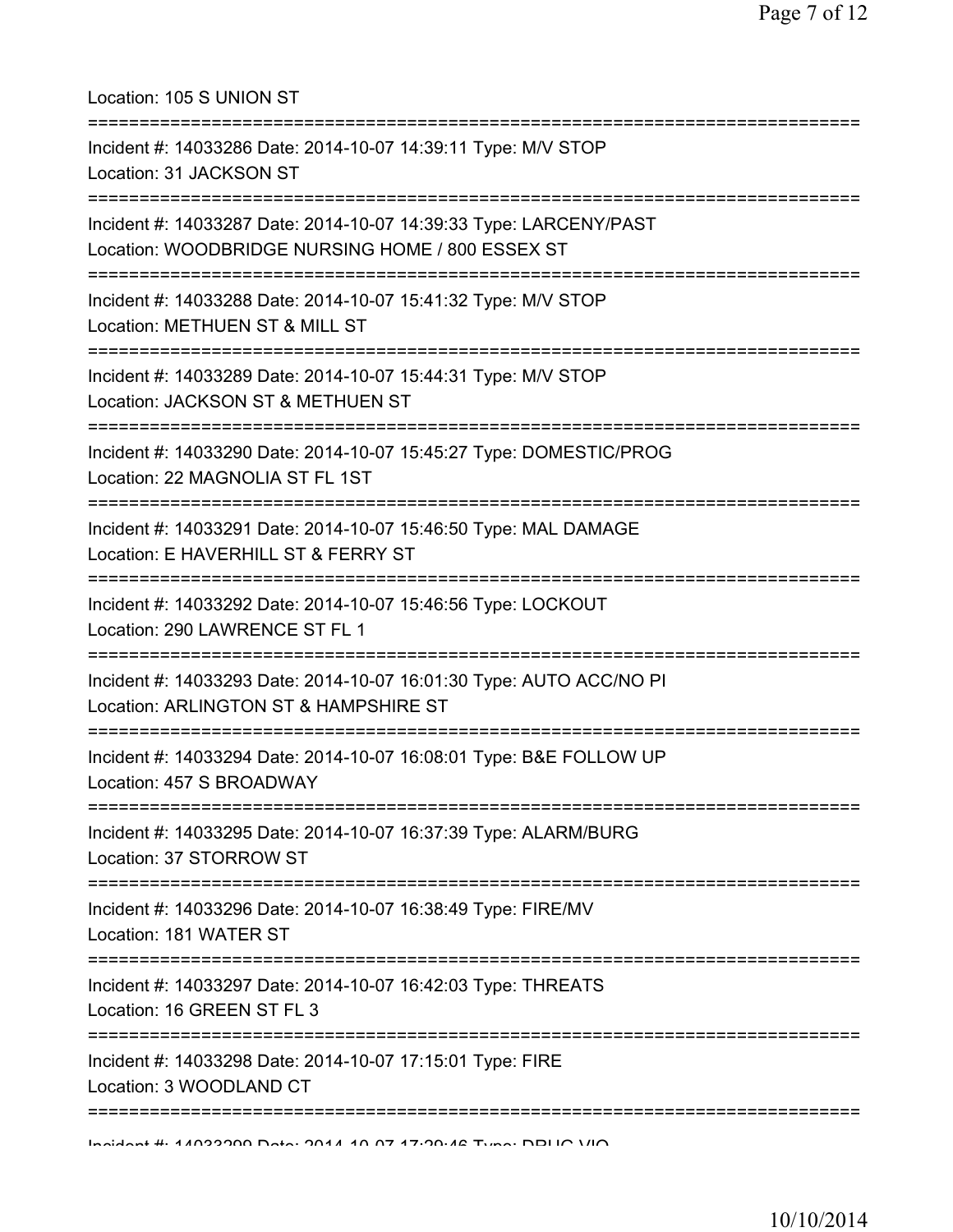Location: 45 DARTMOUTH ST =========================================================================== Incident #: 14033300 Date: 2014-10-07 17:34:02 Type: HIT & RUN M/V Location: 190 WATER ST =========================================================================== Incident #: 14033301 Date: 2014-10-07 17:35:03 Type: ASSIST FIRE Location: 104 THORNTON ST =========================================================================== Incident #: 14033302 Date: 2014-10-07 17:46:44 Type: MISSING PERS Location: 11 PEARL AV =========================================================================== Incident #: 14033303 Date: 2014-10-07 18:01:13 Type: DISTURBANCE Location: 17 HALL ST =========================================================================== Incident #: 14033304 Date: 2014-10-07 18:05:19 Type: M/V STOP Location: HAVERHILL ST & LAWRENCE ST =========================================================================== Incident #: 14033305 Date: 2014-10-07 18:10:00 Type: HIT & RUN M/V Location: 15 BERKELEY ST =========================================================================== Incident #: 14033306 Date: 2014-10-07 18:11:13 Type: M/V STOP Location: JACKSON CT =========================================================================== Incident #: 14033307 Date: 2014-10-07 18:12:19 Type: FIGHT Location: ONEIL PARK =========================================================================== Incident #: 14033308 Date: 2014-10-07 18:22:32 Type: FIGHT Location: 9 SUMMER ST =========================================================================== Incident #: 14033309 Date: 2014-10-07 18:35:22 Type: M/V STOP Location: LOWELL ST & MARGIN ST =========================================================================== Incident #: 14033310 Date: 2014-10-07 18:35:57 Type: UNKNOWN PROB Location: 61 JUNIPER ST #BASEMENT =========================================================================== Incident #: 14033311 Date: 2014-10-07 18:46:20 Type: M/V STOP Location: ARLINGTON ST & WILLOW ST =========================================================================== Incident #: 14033312 Date: 2014-10-07 18:52:32 Type: NOTIFICATION Location: 54 SARGENT ST #3 ===========================================================================  $11.41000049 \text{ D} \cdot \text{L}$ : 2014 10 07 10 55:30 Type: SEARCHWARRANT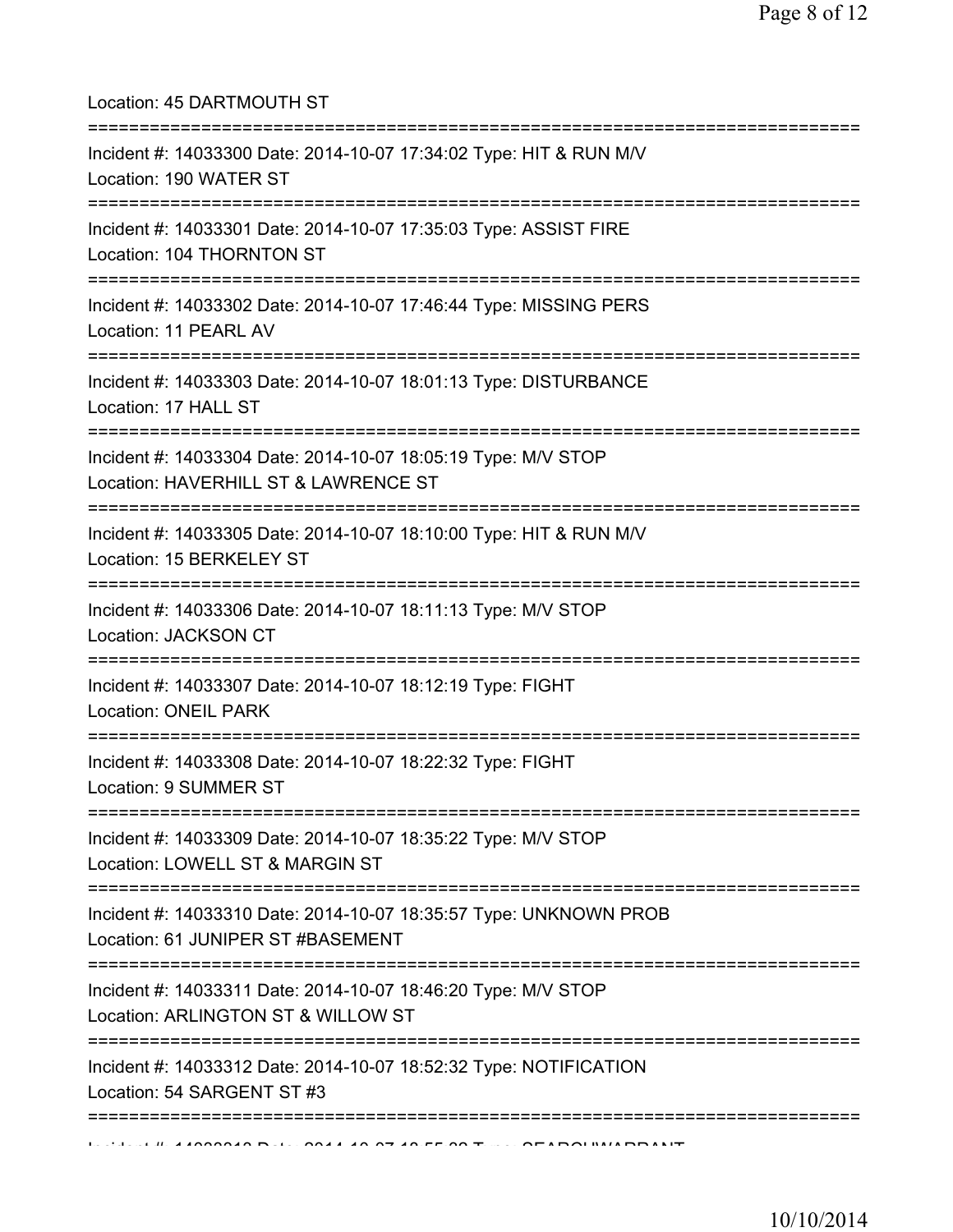Location: 47 BOWDOIN ST =========================================================================== Incident #: 14033314 Date: 2014-10-07 18:59:49 Type: UNKNOWN PROB Location: 51 JUNIPER ST =========================================================================== Incident #: 14033315 Date: 2014-10-07 19:04:08 Type: UNKNOWN PROB Location: APRILS BEAUTY SALON / 511 HAMPSHIRE ST =========================================================================== Incident #: 14033316 Date: 2014-10-07 19:10:24 Type: ANIMAL COMPL Location: 228 PHILLIPS =========================================================================== Incident #: 14033317 Date: 2014-10-07 19:11:08 Type: HOME INVASION Location: 168 PROSPECT ST FL 2 =========================================================================== Incident #: 14033318 Date: 2014-10-07 19:21:12 Type: IDENTITY THEFT Location: 71 HOWARD ST #3 =========================================================================== Incident #: 14033319 Date: 2014-10-07 19:25:17 Type: M/V STOP Location: ARLINGTON ST & HAMPSHIRE ST =========================================================================== Incident #: 14033320 Date: 2014-10-07 19:36:43 Type: M/V STOP Location: LAWRENCE ST & OAK ST =========================================================================== Incident #: 14033321 Date: 2014-10-07 19:40:02 Type: M/V STOP Location: 495 SOUTH =========================================================================== Incident #: 14033322 Date: 2014-10-07 19:45:09 Type: M/V STOP Location: GRAFTON ST & WINTHROP AV =========================================================================== Incident #: 14033323 Date: 2014-10-07 20:05:16 Type: MV/BLOCKING Location: 516 LOWELL ST =========================================================================== Incident #: 14033324 Date: 2014-10-07 20:06:40 Type: M/V STOP Location: BROADWAY & ESSEX ST =========================================================================== Incident #: 14033325 Date: 2014-10-07 20:21:08 Type: M/V STOP Location: S BROADWAY & SHATTUCK ST =========================================================================== Incident #: 14033326 Date: 2014-10-07 20:35:26 Type: UNWANTEDGUEST Location: 9 PEARL AV =========================================================================== Incident #: 14033327 Date: 2014 10 07 20:51:01 Type: SUS PERS/MV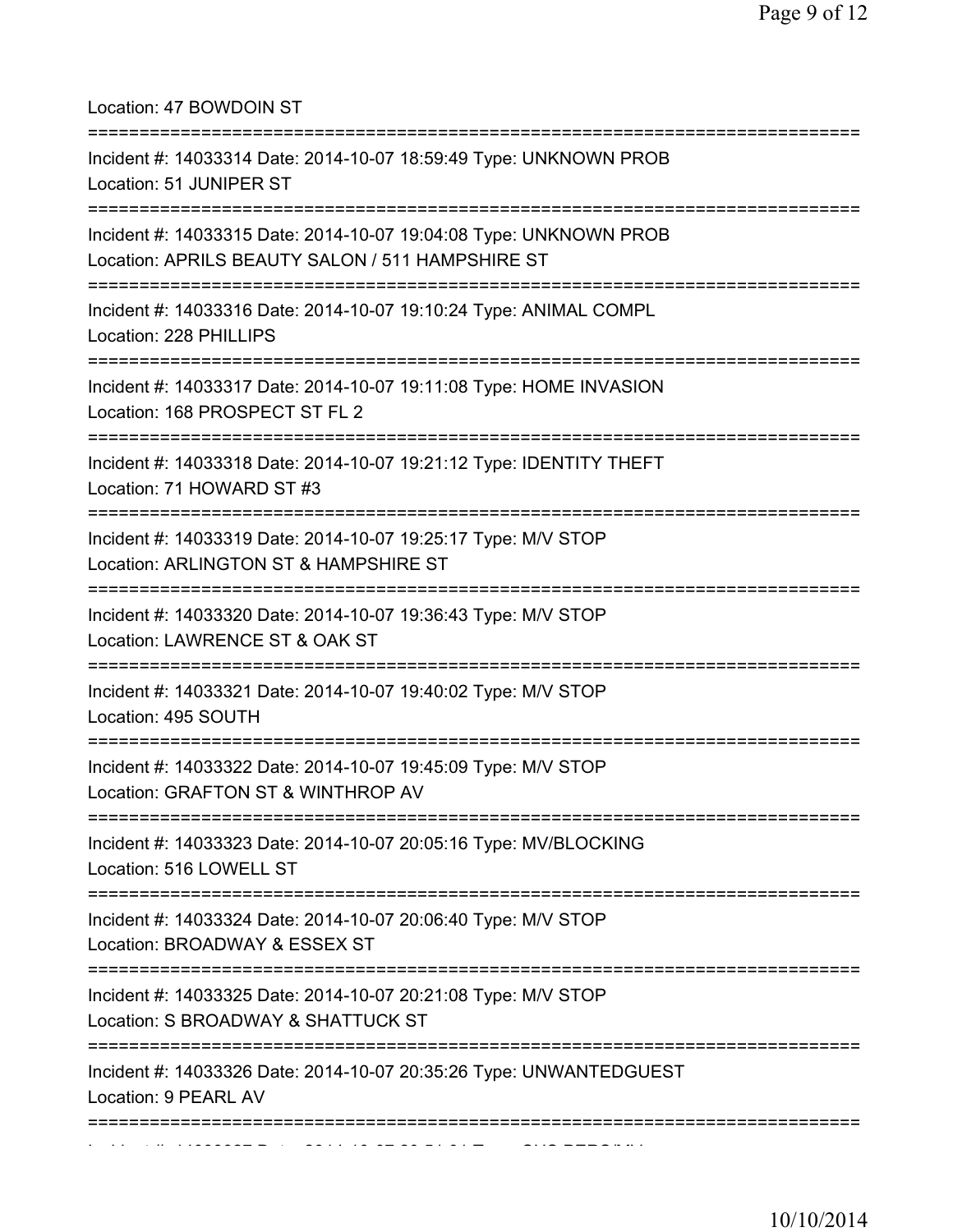Location: 67 WARWICK ST

| Incident #: 14033328 Date: 2014-10-07 20:59:10 Type: M/V STOP<br>Location: BROOKFIELD ST & FARLEY ST<br>============================ |
|--------------------------------------------------------------------------------------------------------------------------------------|
| Incident #: 14033329 Date: 2014-10-07 21:00:43 Type: SUS PERS/MV<br>Location: SONOCO / 599 BROADWAY                                  |
| Incident #: 14033330 Date: 2014-10-07 21:02:20 Type: SUICIDE ATTEMPT<br>Location: 362 ESSEX ST #310                                  |
| Incident #: 14033331 Date: 2014-10-07 21:06:09 Type: SUICIDE ATTEMPT<br>Location: 149 FERRY ST #REAR FL BASEMENT                     |
| Incident #: 14033332 Date: 2014-10-07 21:12:23 Type: COUNTERFEIT<br>Location: HAFFNERS GAS STATION / 194 S BROADWAY                  |
| Incident #: 14033333 Date: 2014-10-07 21:23:46 Type: M/V STOP<br>Location: 101 ALLSTON ST                                            |
| Incident #: 14033334 Date: 2014-10-07 21:37:58 Type: ALARM/BURG<br>Location: VALENTINE & KEBARTAS EXT. 0 / 15 UNION ST               |
| Incident #: 14033335 Date: 2014-10-07 21:39:20 Type: ALARM/BURG<br>Location: ORIELLY AUTO PARTS / 90 WINTHROP AV                     |
| Incident #: 14033336 Date: 2014-10-07 21:51:04 Type: DRUG VIO<br>Location: 31 MAY ST                                                 |
| Incident #: 14033337 Date: 2014-10-07 21:55:51 Type: M/V STOP<br>Location: CENTRAL BRIDGE / 0 MERRIMACK ST                           |
| Incident #: 14033338 Date: 2014-10-07 22:05:10 Type: M/V STOP<br>Location: MERRIMACK ST & S UNION ST                                 |
| Incident #: 14033339 Date: 2014-10-07 22:12:27 Type: M/V STOP<br>Location: MT VERNON ST & S BROADWAY                                 |
| Incident #: 14033340 Date: 2014-10-07 22:13:13 Type: M/V STOP<br>Location: ALLSTON ST & HIGH ST                                      |
|                                                                                                                                      |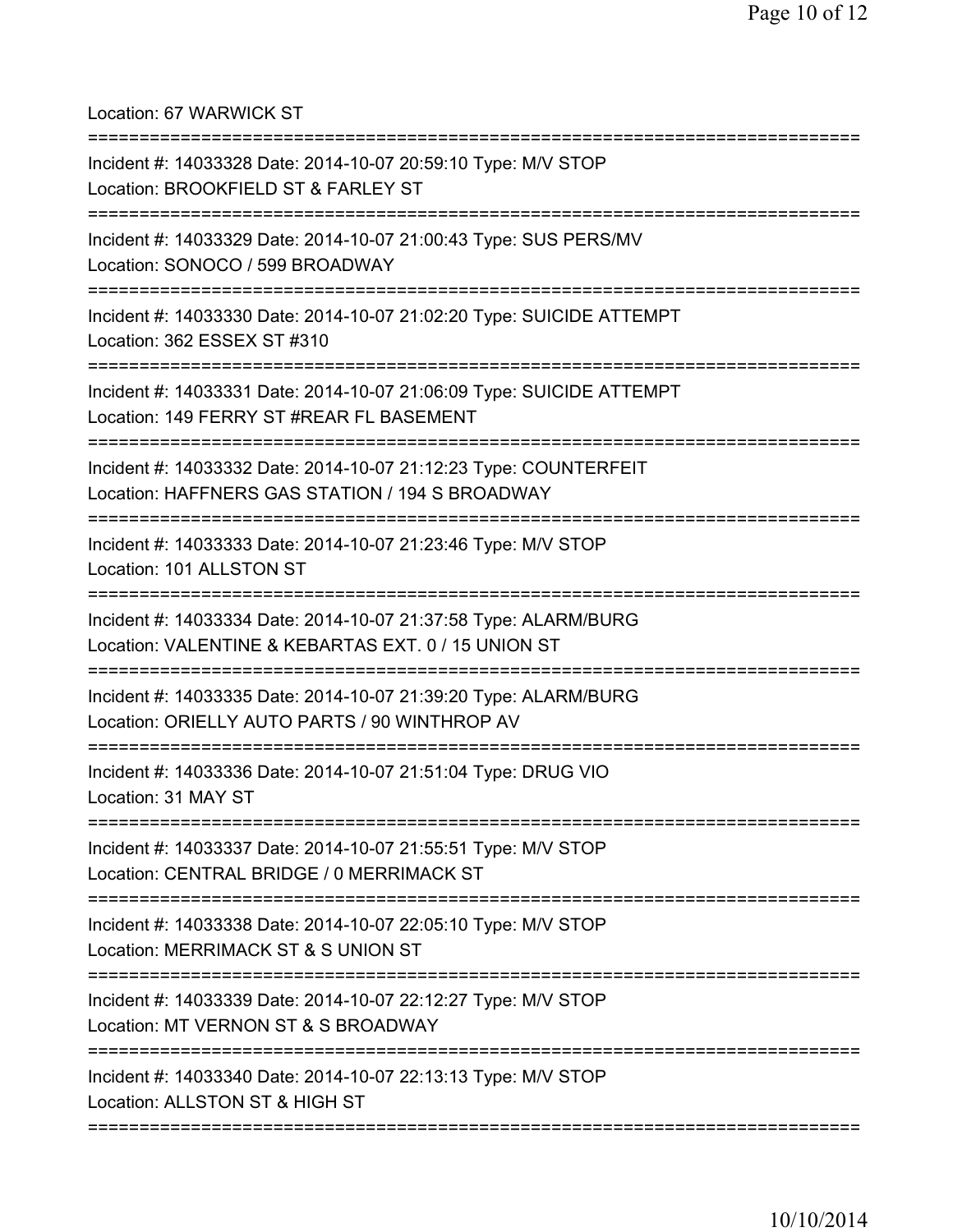| Location: 18 BELLEVUE ST<br>====================================                                                                         |
|------------------------------------------------------------------------------------------------------------------------------------------|
| Incident #: 14033342 Date: 2014-10-07 22:24:23 Type: M/V STOP<br>Location: NEWTON ST & SALEM ST                                          |
| Incident #: 14033343 Date: 2014-10-07 22:27:21 Type: FIGHT<br>Location: 208 S BROADWAY<br>======================================         |
| Incident #: 14033344 Date: 2014-10-07 22:28:17 Type: GUN CALL<br>Location: 3 EASTON ST                                                   |
| Incident #: 14033345 Date: 2014-10-07 22:34:23 Type: DOMESTIC/PROG<br>Location: 24 BROMFIELD ST                                          |
| =============================<br>Incident #: 14033346 Date: 2014-10-07 22:45:40 Type: NOISE ORD<br>Location: 19 N BOYLSTON ST            |
| -===================================<br>Incident #: 14033347 Date: 2014-10-07 22:48:33 Type: STOL/MV/PR<br>Location: 30 ORCHARD ST       |
| Incident #: 14033348 Date: 2014-10-07 22:50:28 Type: MAN DOWN<br>Location: 153 FERRY ST                                                  |
| =====================================<br>Incident #: 14033349 Date: 2014-10-07 23:00:48 Type: DISTURBANCE<br>Location: 21 E HAVERHILL ST |
| Incident #: 14033350 Date: 2014-10-07 23:02:24 Type: M/V STOP<br>Location: EXCHANGE ST & PARK ST                                         |
| Incident #: 14033351 Date: 2014-10-07 23:32:28 Type: HIT & RUN M/V<br>Location: 10 CAMPO SECO ST                                         |
| Incident #: 14033352 Date: 2014-10-07 23:49:18 Type: SUS PERS/MV<br>Location: 149 MAY ST                                                 |
| Incident #: 14033353 Date: 2014-10-07 23:58:11 Type: M/V STOP<br>Location: FARNHAM ST & S UNION ST                                       |
|                                                                                                                                          |

441 record(s)